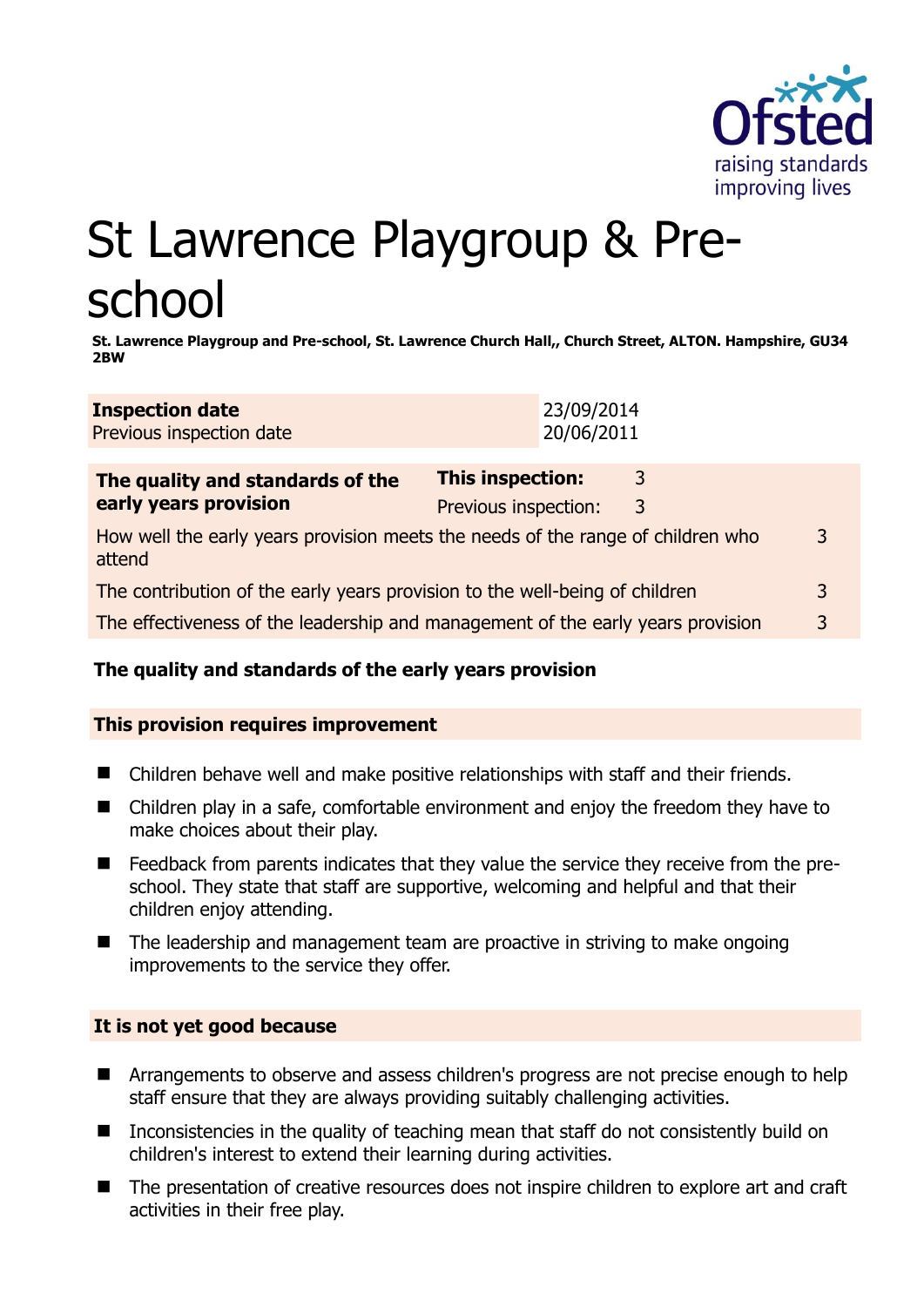# **Information about this inspection**

Inspections of registered early years provision are:

- $\bullet$  scheduled at least once in every inspection cycle the current cycle ends on 31 July 2016
- scheduled more frequently where Ofsted identifies a need to do so, for example where provision was previously judged inadequate
- **•** brought forward in the inspection cycle where Ofsted has received information that suggests the provision may not be meeting the legal requirements of the Early Years Foundation Stage or where assessment of the provision identifies a need for early inspection
- **•** prioritised where we have received information that the provision is not meeting the requirements of the Early Years Foundation Stage and which suggests children may not be safe
- scheduled at the completion of an investigation into failure to comply with the requirements of the Early Years Foundation Stage.

The provision is also registered on the voluntary and compulsory parts of the Childcare Register. This report includes a judgment about compliance with the requirements of that register.

# **Inspection activities**

- The inspector toured the premises and reviewed the resources with the manager.
- $\blacksquare$  The inspector observed the children and staff at play.
- The inspector examined records and documents provided by the manager and read the self evaluation.
- $\blacksquare$  The inspector discussed the nursery with four parents.
- The inspector observed and discussed an activity with the manager.

# **Inspector**

Lynne Lewington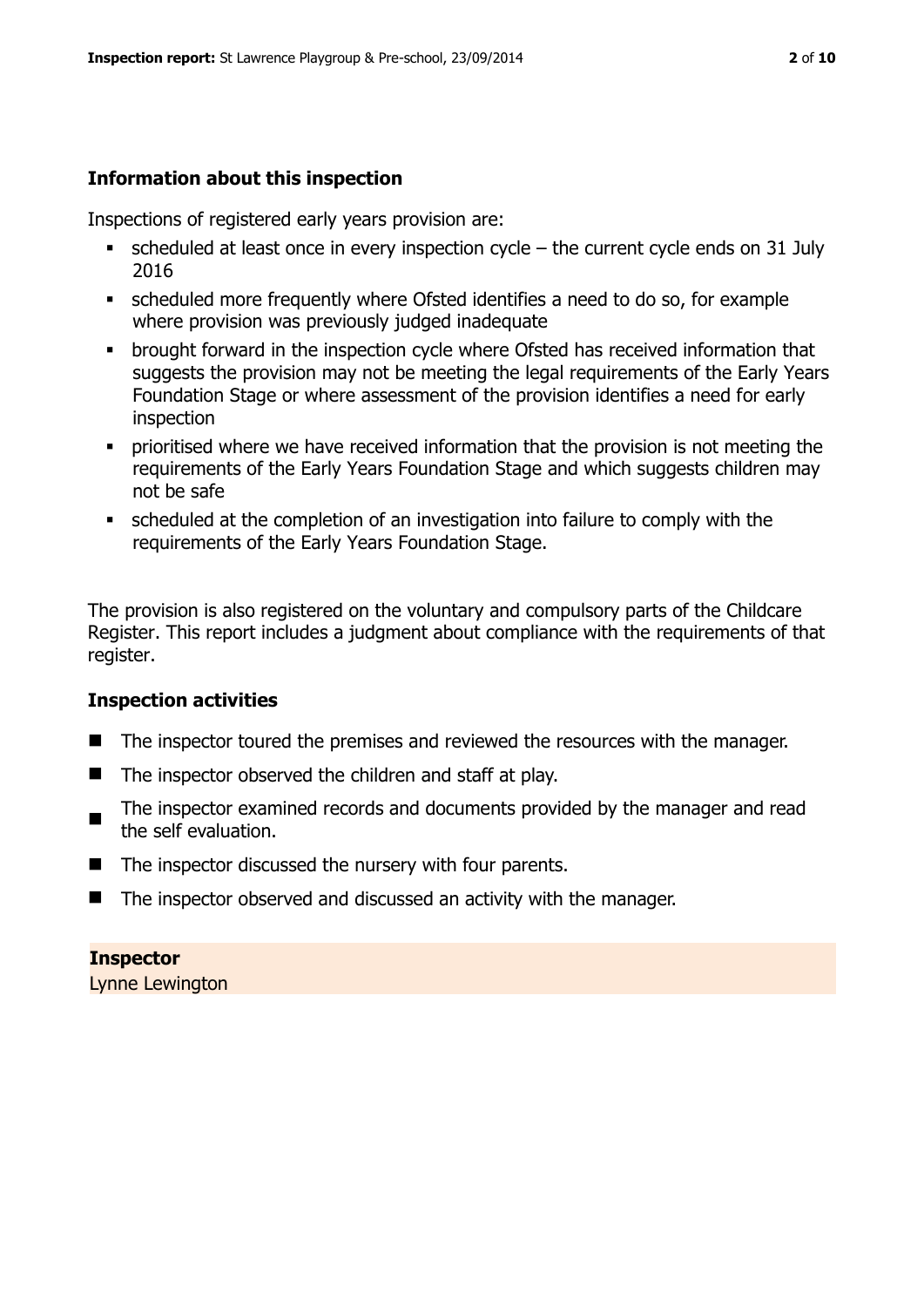# **Full report**

#### **Information about the setting**

St Lawrence Playgroup and Pre-school opened in 1974. It is managed by a committee and serves the local area. The pre-school is registered on the Early Years Register and both the compulsory and voluntary parts of the Childcare Register. Currently there are 17 children on roll. The pre-school receives funding for the provision of free early education for children aged three and four. It is open Monday to Friday during school term time from 9am to 12 noon. The pre-school provides support for children with special educational needs and/or disabilities and those who learn English as an additional language.

The pre-school operates from a church hall and has access to the main hall, kitchen and toilets. For outdoor play there is a small area with temporary fencing and the church grounds are used for group activities. The pre-school employs four staff, all of whom hold appropriate early years qualifications.

#### **What the setting needs to do to improve further**

#### **To meet the requirements of the Early Years Foundation Stage the provider must:**

 $\blacksquare$  improve monitoring to ensure that planning and assessment are consistent, precise and display an accurate understanding of all children's skills, abilities and progress

#### **To further improve the quality of the early years provision the provider should:**

- develop consistency in the support to build on children's interest to extend their learning during activities, for example by showing them how certain resources can be used and asking questions to encouraging them to think
- increase the encouragement for children to express themselves creatively in their free play.

#### **Inspection judgements**

#### **How well the early years provision meets the needs of the range of children who attend**

Staff provide a broad range of resources aimed at promoting all areas of children's learning and development. These are freely available for children to select independently and they enjoy choosing what they want to play with. However, staff do not always model how to use resources to fully support children to learn through experimentation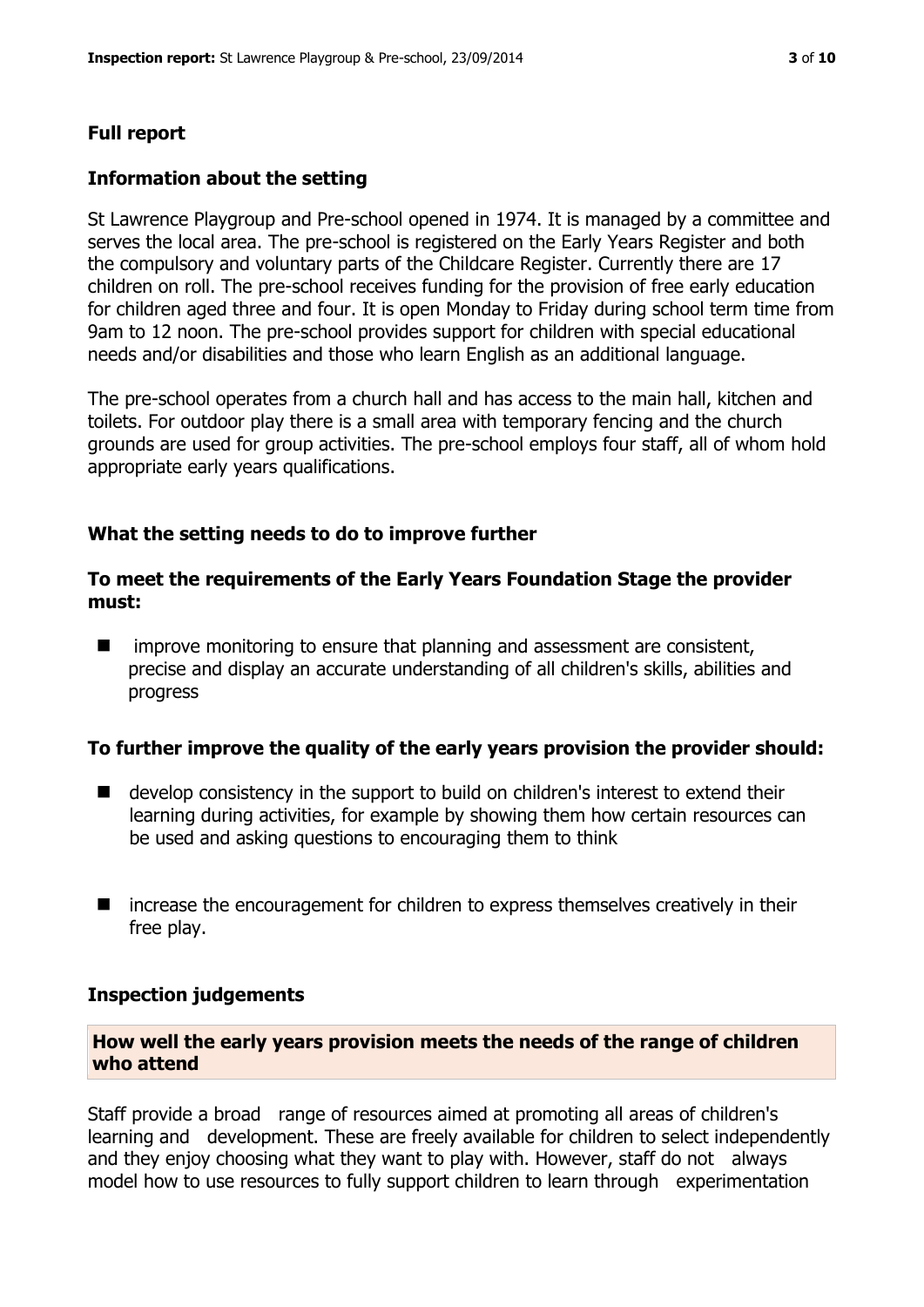and discovery. For example, children explore resources such as sand and pasta using scoops and different containers. This helps to develop their awareness of quantity. However, staff do not build on children's interest in this activity to extend mathematical understanding further. For example, staff set out weighing scales close to the pasta tray but these remain untouched because children have not seen them used. Staff are also inconsistent in the use of questioning to extend children's thinking during activities. Occasionally some staff ask questions, such as 'how can we?' and 'what will happen if? This encourages children to consider, process information and solve problems. As a result, some children demonstrate their emerging skills to think and plan in their activities. For example, a child carefully selects items and cuts lengths of wool at the creative table to make a collage picture. However, staff do not ask any questions to explore or expand the child's ideas. In addition, the creative trolley where children select resources is poorly presented and poorly maintained. This means that few children choose to take part in craft activities in their free play.

Staff organise each session to ensure children can play freely with toys and can also choose to take part in a variety of planned activities. Although the majority of children enjoy the planned activities, staff do not adapt them sufficiently to ensure that all children are suitably challenged. For example, children enjoy a game of 'what is in the box?' and chant a familiar rhyme. They begin to develop an awareness of the sounds words start with as various items are revealed from the box. However, staff do not increase the challenge to reflect the abilities of the older or more able children and so they lose interest.

Staff provide children with easy access to chalk in the garden and indoors. This enables them to practice the movements they will need to be able to write. Labelling on the toy boxes encourages awareness of the written word. Children also begin to see their names in writing on their coat pegs and baskets. Staff provide a variety of books, both fiction and non-fiction, for children to explore. These are stored at low level in small boxes in various areas of the nursery. A daily story, read by staff, provides an opportunity for children to listen and talk about what they can see in the pictures.

Children's physical skills develop well as they enjoy using the low level climbing frame, riding on the wheeled toys and digging in the sand. They also develop their coordination as they line up the trains and cars, use tools in the dough and draw and write with chalk. There are positive images of diversity displayed in the pre-school. This helps children to recognise differences and similarities in relation to friends or family.

Staff are working to improve their abilities to observe and monitor children's developmental progress as current arrangements are not fully effective. Staff do not always use observation of children effectively to identify their individual learning needs. As a result, while children are generally making adequate progress, some children are not fully challenged in all areas. Staff gather useful information from parents when children join the nursery. This includes their interests and any languages they hear and speak at home. Staff help children to understand how their children are learning by sharing information about the Early Years Foundation Stage in newsletters and displays.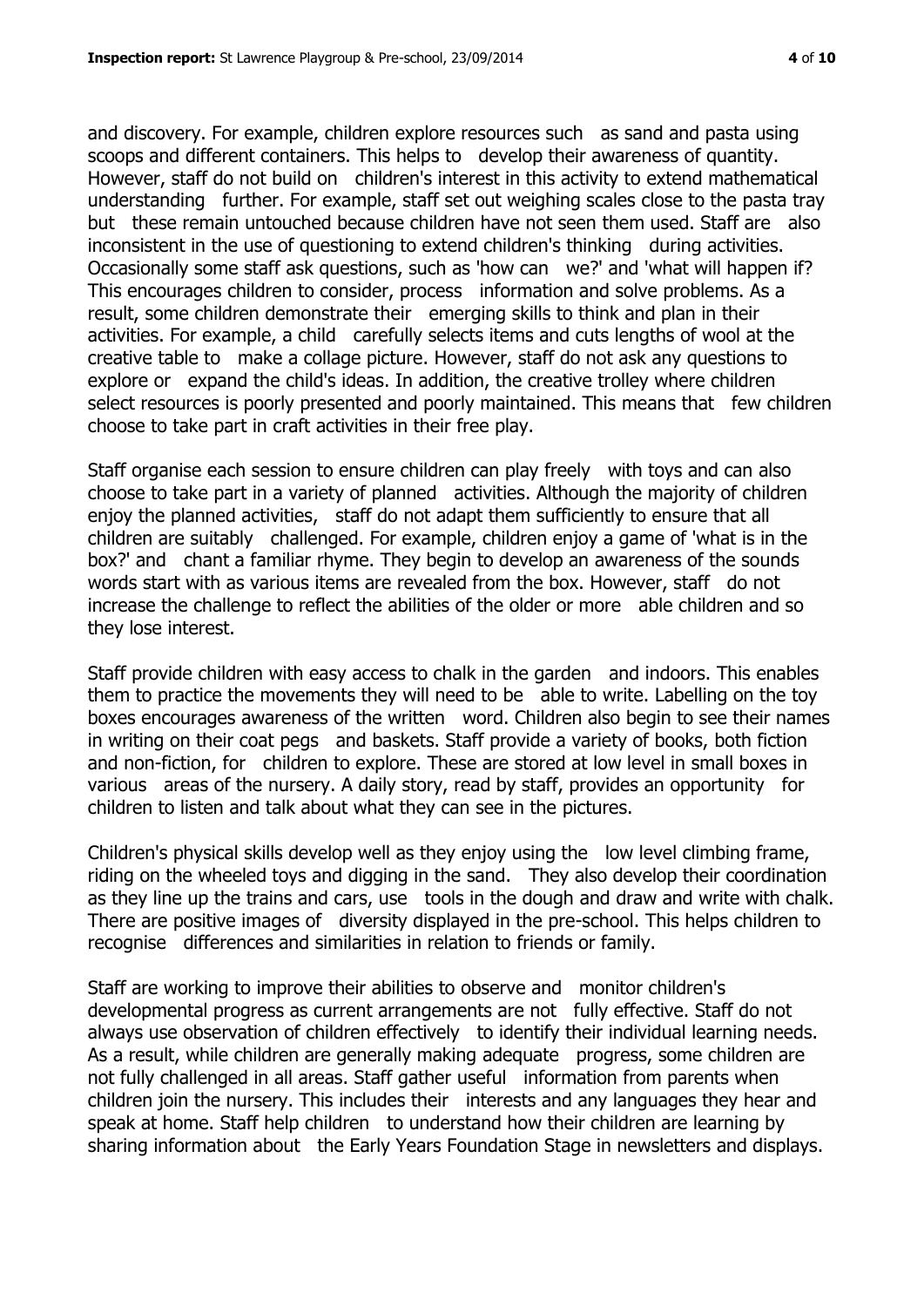# **The contribution of the early years provision to the well-being of children**

Most children appear confident and secure in the pre-school. They form positive relationships with staff, enhancing their sense of security. Parents are aware of children's key person and know that they are responsible for monitoring their child's ongoing developmental progress. Staff are happy, calm and caring towards the children and each other. They model good manners, which encourages children to behave well.

Staff have an appropriate understanding of how to keep children safe. The premises are secure and staff supervise children well. Staff encourage children to develop their awareness of safe behaviours through gentle reminders. For example, they encourage them to use the wheeled toys with care, to walk indoors and to consider others as they use the climbing frame. Children regularly take part in fire drills to help them learn what to do in case of an emergency. Staff make good use of space and resources both inside and outdoors. They take children to play outside every day, ensuring they have opportunities for fresh air and activities in natural light. Children help to tidy away their toys and the resources. This encourages them to look after the environment, toys and equipment

Many children enjoy the small bottle of milk they are offered at the start of the session. Later they enjoy a sociable snack time as they eat food provided by their parents. Staff encourage parents to send healthy snacks and take time to talk to the children about what they are eating. Staff also remind children to drink water throughout the session. Staff support children to develop their personal care skills. For example, they patiently teach them to be independent in their toileting, hand washing and nose wiping.

Staff understand the importance of helping children prepare for changes in their lives. For example, when children are getting ready to move on to school staff talk to them about what to expect. The support staff offer to promote children's independence and selfesteem helps to build their self confidence

# **The effectiveness of the leadership and management of the early years provision**

The leadership and management team are clearly improving many aspects of their service, having sought and accepted help from various appropriate sources. They have made improvements to the environment, making it more welcoming, brighter and attractive. They have also made cosy areas to encourage communication and play. They now use the outdoor area in all weathers and have reviewed their system for observing and planning. However, systems to monitor the assessment of individual learning for each child are still developing. Currently they are not robust, consistent and precise enough to accurately identify where children need more challenge to reach their full potential. For example, some children have little recorded in their journals even though they have attended for a lengthy period of time. This indicates that managers do not routinely review the records to ensure every staff member is effectively monitoring progress. It also means that if the key person is not available other staff do not have access to all information about the child. Improvements to the system for planning are also still developing but are beginning to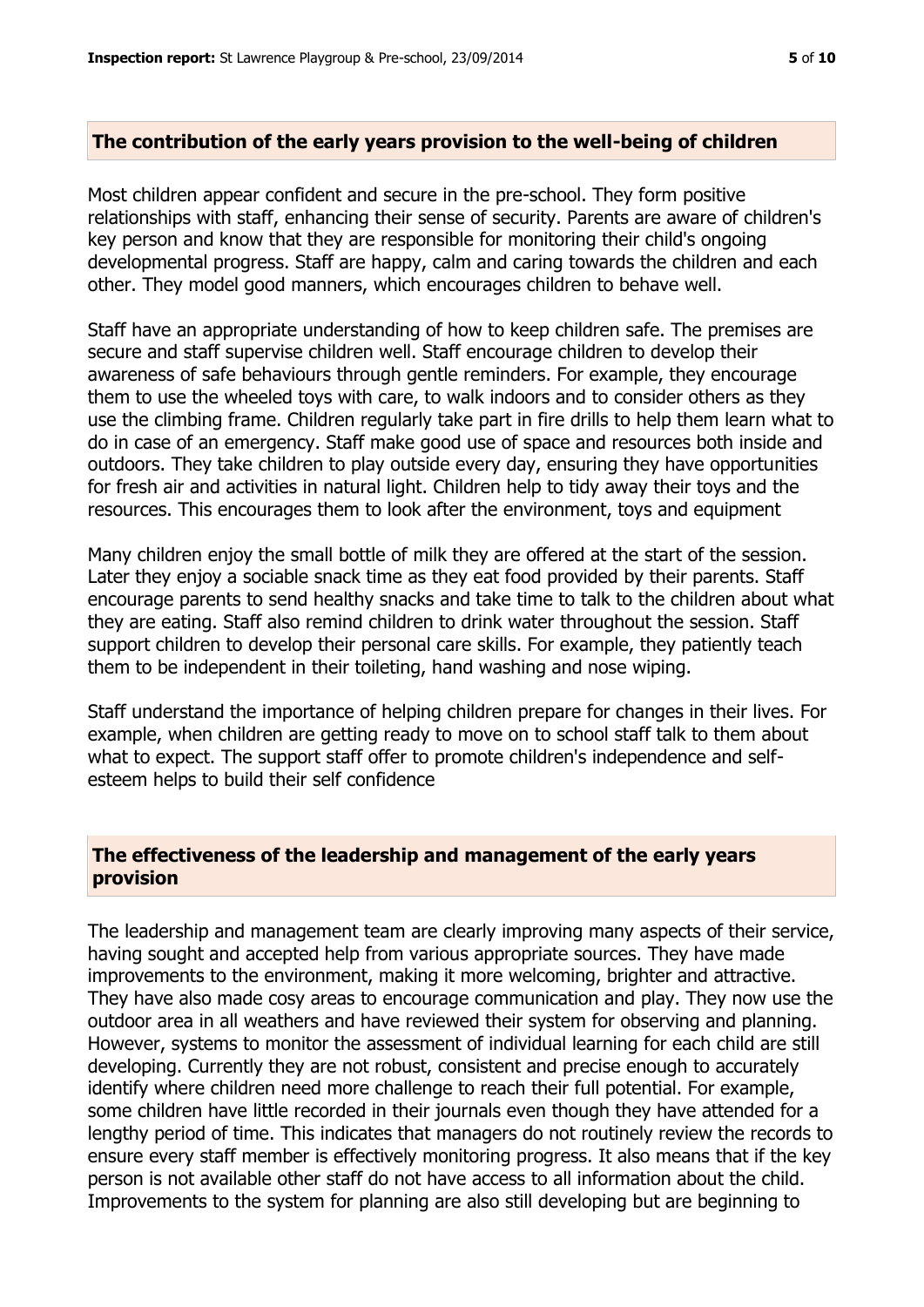have a positive impact. Staff now take more account of children's current interests and reflect these in the activities the offer.

Staff have undertaken child protection training and are knowledgeable about the action to take if concerns arise about the welfare of any child. Information is displayed to remind staff, and inform parents, of safeguarding procedures. The provider follows safe recruitment and vetting procedures, to ensure the suitability of all staff working with children. These include obtaining information about employment history, qualifications and completing suitability checks.

The committee, manager and deputy are committed to developing the pre-school and want to improve. They undertake self-evaluation which takes into account the views of staff and parents. They also use observe children's enjoyment during different activities to determine the strengths of the pre-school and areas for further development.

Partnerships with parents are strong. Parents speak highly of the nursery, praising the relationships they have with staff and the progress their children make. They say it is a fun environment where children enjoy their play. Parents feel that staff value the information they share about their child's development and are welcoming and supportive. For example, parents appreciate the help, advice and encouragement staff offer regarding toilet training. Staff also provide resources to extend children's learning at home, such as displaying rhymes to support language development. An informative folder is available with a range of information for parents about various aspects of childcare and safeguarding information.

The pre-school maintains positive relationships with local schools that children move onto and services such as those offered by the children centre. They work in partnership with other specialist services where required to help children and appreciate the continued advice and support from the local authority and children centre staff.

#### **The Childcare Register**

| The requirements for the compulsory part of the Childcare Register are | Met |
|------------------------------------------------------------------------|-----|
| The requirements for the voluntary part of the Childcare Register are  | Met |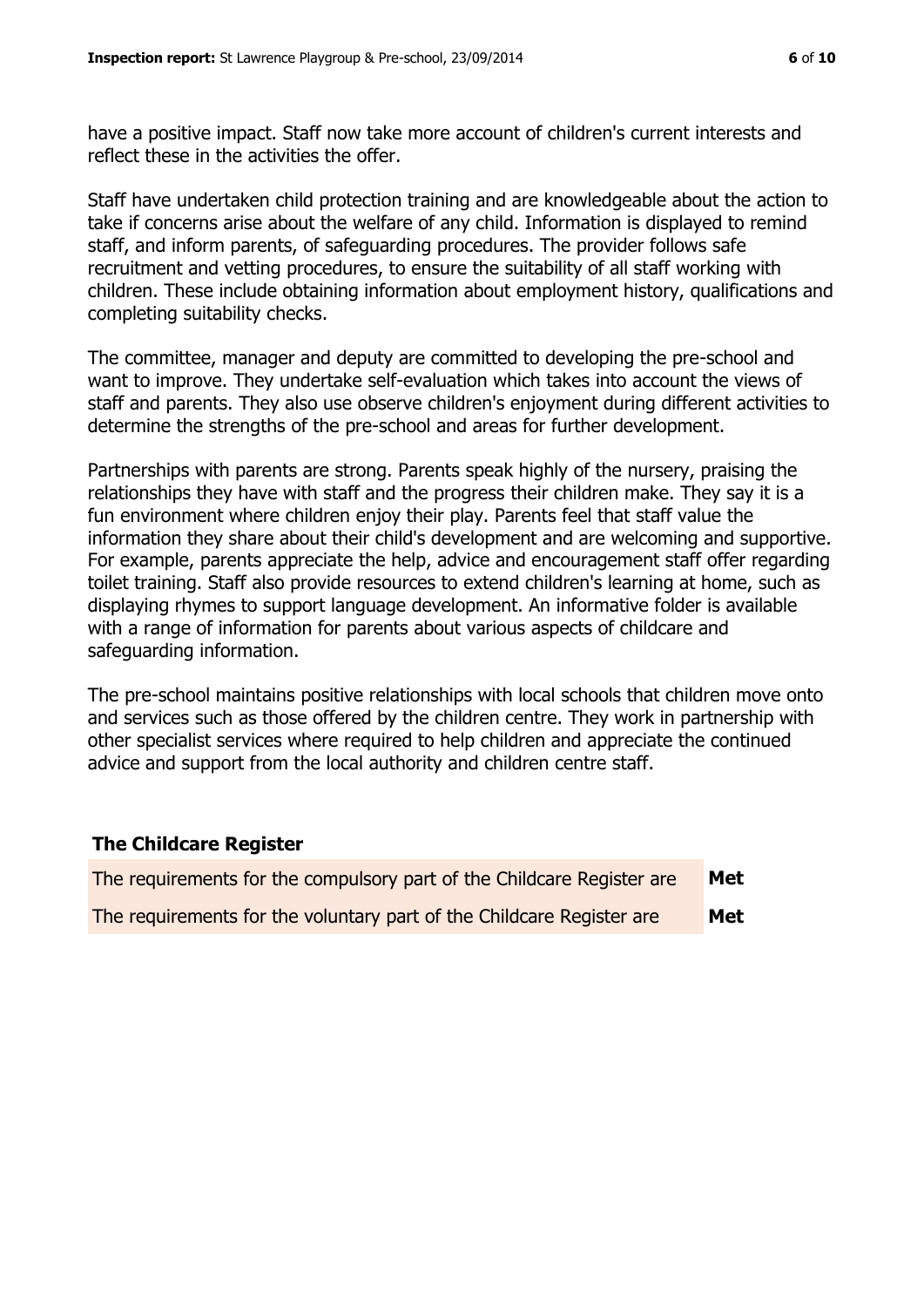# **What inspection judgements mean**

# **Registered early years provision**

| <b>Grade</b> | <b>Judgement</b>        | <b>Description</b>                                                                                                                                                                                                                                                                                                                                                                                |
|--------------|-------------------------|---------------------------------------------------------------------------------------------------------------------------------------------------------------------------------------------------------------------------------------------------------------------------------------------------------------------------------------------------------------------------------------------------|
| Grade 1      | Outstanding             | Outstanding provision is highly effective in meeting the needs<br>of all children exceptionally well. This ensures that children are<br>very well prepared for the next stage of their learning.                                                                                                                                                                                                  |
| Grade 2      | Good                    | Good provision is effective in delivering provision that meets<br>the needs of all children well. This ensures children are ready<br>for the next stage of their learning.                                                                                                                                                                                                                        |
| Grade 3      | Requires<br>improvement | The provision is not giving children a good standard of early<br>years education and/or there are minor breaches of the<br>safeguarding and welfare requirements of the Early Years<br>Foundation Stage. We re-inspect nurseries and pre-schools<br>judged as requires improvement within 12 months of the date<br>of inspection.                                                                 |
| Grade 4      | Inadequate              | Provision that is inadequate requires significant improvement<br>and/or enforcement action. The provision is failing to give<br>children an acceptable standard of early years education and/or<br>is not meeting the safeguarding and welfare requirements of<br>the Early Years Foundation Stage. It will be monitored and<br>inspected again within six months of the date of this inspection. |
| Met          |                         | There were no children present at the time of the inspection.<br>The inspection judgement is that the provider continues to<br>meet the requirements for registration.                                                                                                                                                                                                                            |
| Not met      |                         | There were no children present at the time of the inspection.<br>The inspection judgement is that the provider does not meet<br>the requirements for registration.                                                                                                                                                                                                                                |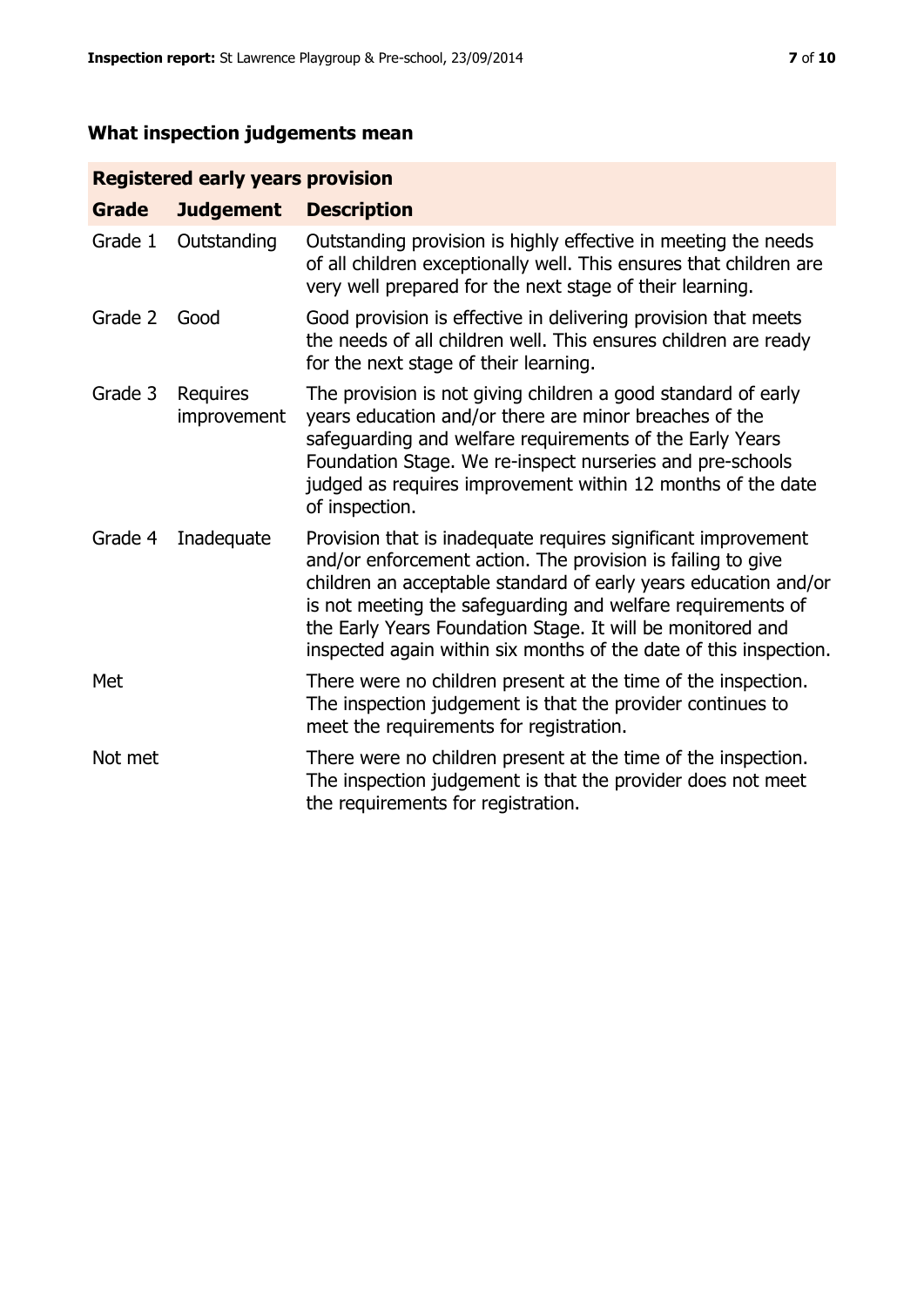#### **Inspection**

This inspection was carried out by Ofsted under sections 49 and 50 of the Childcare Act 2006 on the quality and standards of provision that is registered on the Early Years Register. The registered person must ensure that this provision complies with the statutory framework for children's learning, development and care, known as the Early Years Foundation Stage.

# **Setting details**

| Unique reference number       | 109848                           |
|-------------------------------|----------------------------------|
| <b>Local authority</b>        | Hampshire                        |
| <b>Inspection number</b>      | 816970                           |
| <b>Type of provision</b>      |                                  |
| <b>Registration category</b>  | Childcare - Non-Domestic         |
| Age range of children         | $2 - 8$                          |
| <b>Total number of places</b> | 26                               |
| Number of children on roll    | 17                               |
| <b>Name of provider</b>       | St Lawrence Pre School Committee |
| Date of previous inspection   | 20/06/2011                       |
| <b>Telephone number</b>       | 01420 82442                      |

Any complaints about the inspection or the report should be made following the procedures set out in the guidance *'Complaints procedure: raising concerns and making complaints* about Ofsted', which is available from Ofsted's website: www.ofsted.gov.uk. If you would like Ofsted to send you a copy of the guidance, please telephone 0300 123 4234, or email enquiries@ofsted.gov.uk.

# **Type of provision**

For the purposes of this inspection the following definitions apply:

Full-time provision is that which operates for more than three hours. These are usually known as nurseries, nursery schools and pre-schools and must deliver the Early Years Foundation Stage. They are registered on the Early Years Register and pay the higher fee for registration.

Sessional provision operates for more than two hours but does not exceed three hours in any one day. These are usually known as pre-schools, kindergartens or nursery schools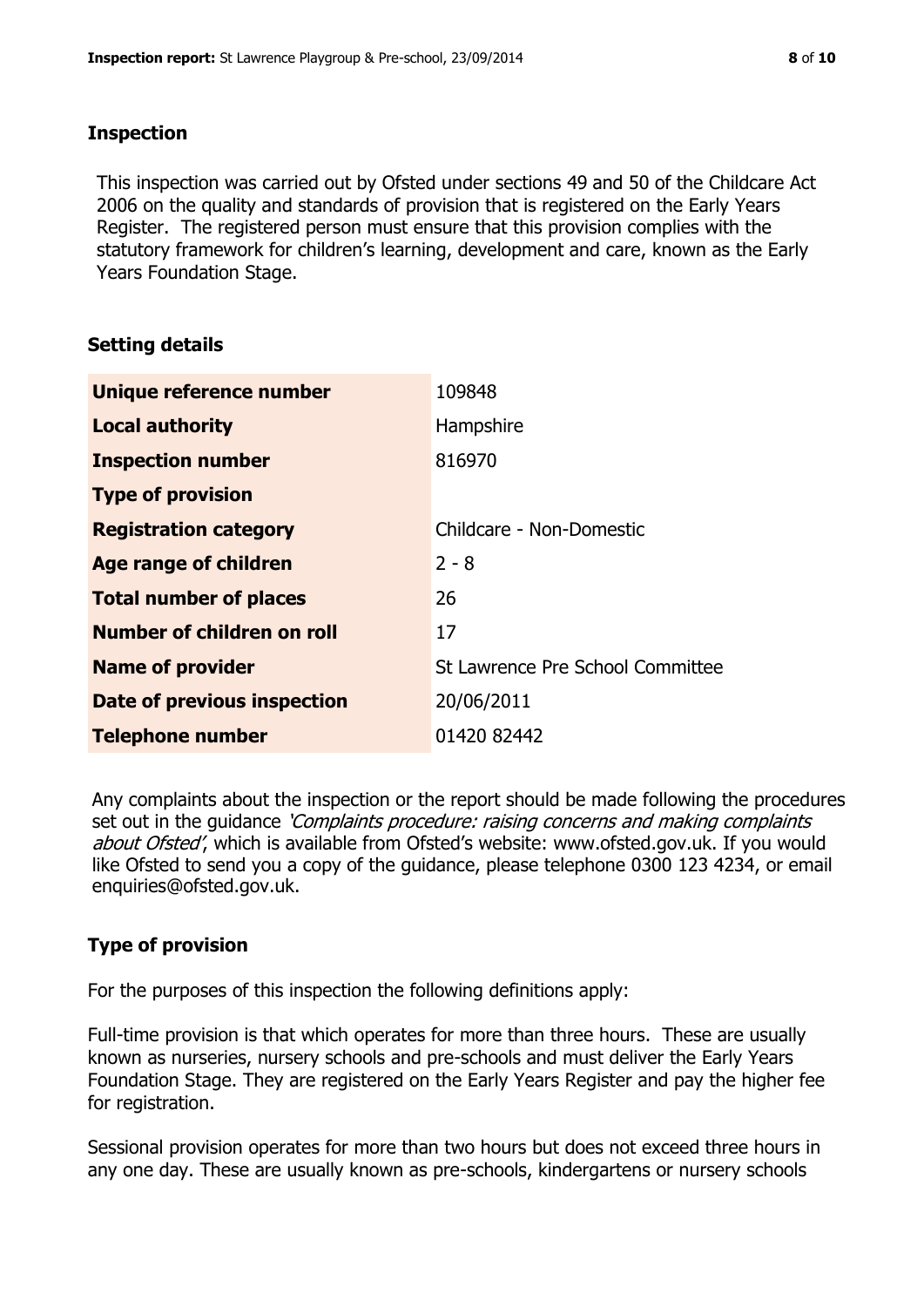and must deliver the Early Years Foundation Stage. They are registered on the Early Years Register and pay the lower fee for registration.

Childminders care for one or more children where individual children attend for a period of more than two hours in any one day. They operate from domestic premises, which are usually the childminder's own home. They are registered on the Early Years Register and must deliver the Early Years Foundation Stage.

Out of school provision may be sessional or full-time provision and is delivered before or after school and/or in the summer holidays. They are registered on the Early Years Register and must deliver the Early Years Foundation Stage. Where children receive their Early Years Foundation Stage in school these providers do not have to deliver the learning and development requirements in full but should complement the experiences children receive in school.